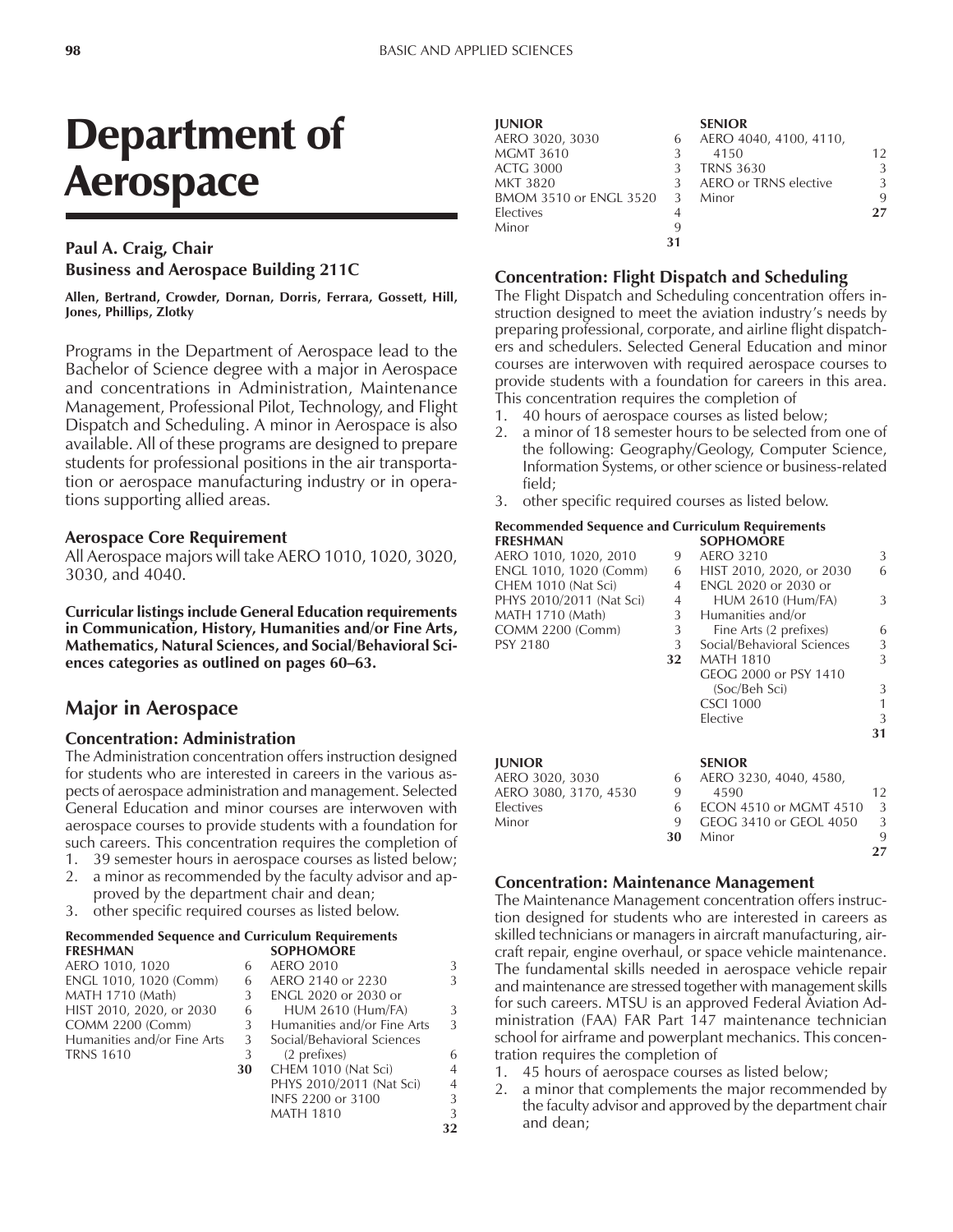- 3. other specific required courses as listed below; and
- 4. FAA Airframe and Powerplant Certification prior to graduation.

## **Recommended Sequence and Curriculum Requirements**

| <b>FRESHMAN</b>             |    | <b>SOPHOMORE</b>            |                |
|-----------------------------|----|-----------------------------|----------------|
| AERO 1010, 1020             | 6  | AERO 2331, 2371, 2342       | 9              |
| AERO 1340, 1380, 2381       | 9  | <b>ENGL 2020 or 2030 or</b> |                |
| ENGL 1010, 1020 (Comm)      | 6  | <b>HUM 2610 (Hum/FA)</b>    | 3              |
| MATH 1710 (Math)            | 3  | Humanities and/or Fine Arts | 3              |
| <b>MATH 1810</b>            | 3  | HIST 2010, 2020, or 2030    | 6              |
| <b>COMM 2200 (Comm)</b>     | 3  | CHEM 1010 (Nat Sci)         | $\overline{4}$ |
| Humanities and/or Fine Arts | 3  | PHYS 2010/2011 (Nat Sci)    | $\overline{4}$ |
| Social/Behavioral Sciences  | 3  | <b>CSCI 1000</b>            | 1              |
|                             | 36 | <b>ETIS 1310</b>            | 4              |
|                             |    |                             | 34             |
| <b>JUNIOR</b>               |    | <b>SENIOR</b>               |                |
| AERO 3020, 3030             |    |                             | 9              |
|                             | 6  | AERO 3362, 3371, 4040       | 9              |
| AERO 3301, 3322, 3392       | 9  | AERO 4310, 4332, 4342       |                |
| AERO 4301, 4311, 4312       | 9  | AERO 4371, 4381, 4392       | 9              |
| E T 3600 or 3610            | 4  | <b>MGMT 4510</b>            | 3              |
| MGMT 3610 or ET 3910        | 3  |                             | 30             |
| Social/Behavioral Sciences  | 3  |                             |                |
|                             | 34 |                             |                |
|                             |    |                             |                |

*NOTE: Additional aerospace maintenance courses are required if FAA certification is sought. Students enrolled in the Airframe and Powerplant Technicianís Program are required to pass a comprehensive qualification examination prior to receiving authorization to take the FAA examination or prior to receiving a Certificate of Completion from MTSU.*

### **Concentration: Professional Pilot**

In addition to all academic requirements, this concentration requires students to obtain pilot certificates at the MTSU Flight School. All required flight training for this concentration is conducted in flight labs. Admission to the University does not guarantee enrollment in a flight lab. To enroll in a flight lab, students must submit a Flight Lab Request Form for each and every semester. The deadline to submit a Flight Lab Request Form for the summer or fall semester is March 1 each year. The deadline to submit a Flight Lab Request Form for the spring semester is October 1 each year. Enrollment in flight labs is limited and selection is made from eligible candidates who are best qualified. Most incoming freshmen will start flight training in their second semester at MTSU. To become eligible for a flight lab, candidates must meet the following minimum standards:

- 1. have a college cumulative grade point average of 2.50 (entering freshman will have their ACT scores ranked for admission into the flight lab during their first semester);
- 2. have a current Second Class FAA medical certificate;
- 3. be in good standing within the department and University (if a transfer, candidate cannot be on probation in any form);
- 4. have no physical disability that would prohibit completion of the course requirements.

The Professional Pilot concentration requires the completion of

- 1. 48 semester hours in aerospace courses as listed below;
- 2. a minor that complements the Professional Pilot major, recommended by the faculty advisor and approved by the department chair and dean;
- 3. other specific required courses as listed below; and

4. the Instrument Rating–Airplane, the Commercial Pilot Certificate, and the Commercial Multiengine Rating with instrument privileges all at the MTSU Flight School and in the flight labs.

Retention in the program is based on maintaining a cumulative GPA of 2.50 or better and making consistent and satisfactory progress in flight training. Violation of any MTSU safety practice and procedure or any FAA regulations will result in immediate termination from the flight program.

Students admitted to the Professional Pilot program must receive all required flight training beyond the Private Pilot Certificate at the MTSU Flight School. Credit for flight time, including cross-country flight time obtained by the student after becoming a private pilot, is very limited and is determined by FAA and MTSU regulations. Transfer students who come to MTSU already holding the Instrument Rating may be admitted; however, they must complete the Commercial Pilot Certificate, the Maintenance Rating, and Flight Instructor Certificate at the MTSU Flight School. Students entering MTSU who already hold the Commercial Pilot Certificate are not eligible for the Professional Pilot concentration.

### **Recommended Sequence and Curriculum Requirements**

| <b>FRESHMAN</b>          |    | <b>SOPHOMORE</b>            |    |
|--------------------------|----|-----------------------------|----|
| AERO 1010, 1020, 2010    | 9  | AERO 3202, 3203             | 2  |
| AERO 2220 or 2230        | 3  | AERO 3020, 3210             | 6  |
| ENGL 1010, 1020 (Comm)   | 6  | <b>ENGL 2020 or 2030 or</b> |    |
| <b>COMM 2200 (Comm)</b>  | 6  | <b>HUM 2610 (Hum/FA)</b>    | 3  |
| MATH 1710 (Math)         | 3  | Humanities and/or           |    |
| CHEM 1010 (Nat Sci)      | 4  | Fine Arts (2 prefixes)      | 6  |
| PHYS 2010/2011 (Nat Sci) | 4  | Social/Behavioral Sciences  |    |
|                          | 32 | (2 prefixes)                | 6  |
|                          |    | HIST 2010, 2020, or 2030    | 6  |
|                          |    | <b>MATH 1810</b>            | 3  |
|                          |    |                             | 32 |
| <b>JUNIOR</b>            |    | <b>SENIOR</b>               |    |
| AERO 3030, 3204, 3261    | 5  | AERO 4100 or 4110           | 3  |
| AERO 3215, 3260, 3440    | 9  | AERO 4040, 4130, 4310,      |    |
| <b>CSCI 1150 or</b>      |    | 4440                        | 12 |
| INFS 2200 or 3100        | 3  | <b>MGMT 3610</b>            | 3  |
| BMOM 3510 or ENGL 3520   | 3  | Minor                       | 9  |
| Minor                    | 9  |                             | 27 |
|                          | 29 |                             |    |

### **Concentration: Technology**

The Technology concentration is designed for students interested in technical careers in aerospace and as preparation for those who seek more advanced study at the graduate level. Students will receive a strong background in mathematics, the sciences, industrial studies, and the more technical courses in aerospace. This concentration requires the completion of

- 1. 36 semester hours of aerospace courses as listed below;
- 2. minors in Mathematics and Engineering Technology and Industrial Studies;
- 3. two semesters of general chemistry and two semesters of calculus-based physics;
- 4. other specific required courses as listed below.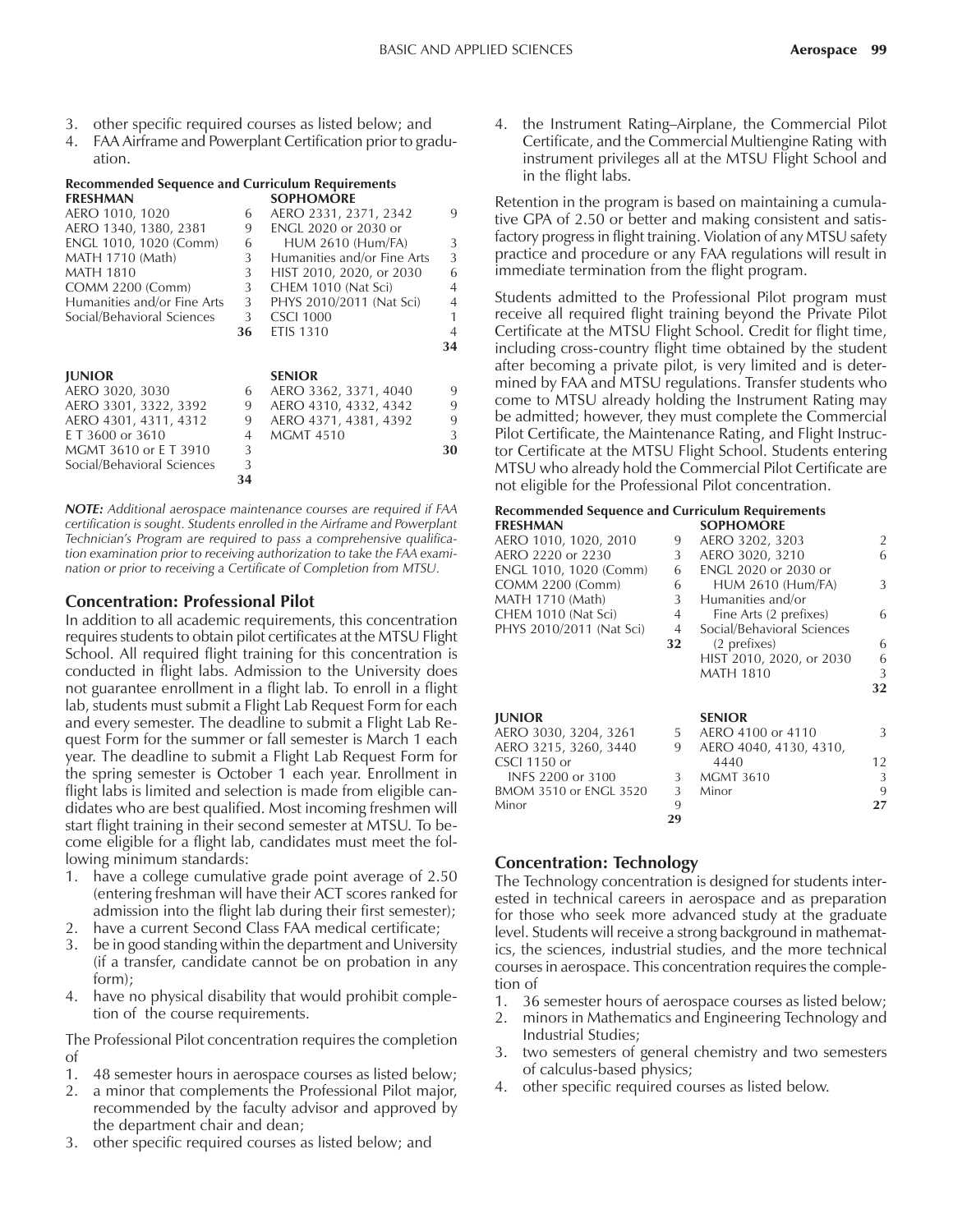| <b>Recommended Sequence and Curriculum Requirements</b> |                |                            |                |
|---------------------------------------------------------|----------------|----------------------------|----------------|
| <b>FRESHMAN</b>                                         |                | <b>SOPHOMORE</b>           |                |
| AERO 1010, 1020, 1380                                   | 9              | ENGL 2020 or 2030 or       |                |
| ENGL 1010, 1020 (Comm)                                  | 6              | <b>HUM 2610 (Hum/FA)</b>   | 3              |
| COMM 2200 (Comm)                                        | 3 <sup>7</sup> | Humanities and/or          |                |
| HIST 2010, 2020, or 2030                                | 6              | Fine Arts (2 prefixes)     | 6              |
| MATH 1710 (Math)                                        | 3              | Social/Behavioral Sciences |                |
| <b>MATH 1810</b>                                        | 3              | (2 prefixes)               | 6              |
|                                                         | 30             | CHEM 1010 (Nat Sci)        | $\overline{4}$ |
|                                                         |                | PHYS 2010/2011 (Nat Sci)   | $\overline{4}$ |
|                                                         |                | MATH 1820, 3020            | 6              |
|                                                         |                | <b>CSCI 1000</b>           | 1              |
|                                                         |                | Elective                   | 3              |
|                                                         |                |                            | 33             |
| <b>JUNIOR</b>                                           |                | <b>SENIOR</b>              |                |
| AERO 3020, 3030                                         | 6              | AERO 2381 or 3301          | 3              |
| AERO 3440, 4170                                         | 6              | AERO 4301 or 4310          | 3              |
| <b>MATH 3120</b>                                        | 3              | AERO 4071 or 4160          | 3              |
| MATH 2010 or 2050                                       | 3              | AERO 4100, 4110, or 4150   | 3              |
| E T 1840, 2310                                          | 8              | AERO 4040, 4440            | 6              |
| E T 3210, 3830                                          | 6              | E T 3860                   | 3              |
|                                                         | 32             | E T 3950 or 4230           | $\overline{4}$ |
|                                                         |                |                            | 25             |

### **Minor in Aerospace**

A minimum of 18 semester hours is required for the minor. The minor may emphasize administrative, piloting, or technical subject matter. Courses are chosen with the approval of the student's minor advisor.

## **Accreditation**

In addition to regional accreditation, the following programs are formally approved by the Council on Aviation Accreditation: Aerospace Administration, Aerospace Maintenance Management, Aerospace Technology, and Professional Pilot.

### **Academic Common Market**

Since the Aerospace Department is a participant in the Academic Common Market, students from selected southern states may enroll at MTSU on an **in-state** fee basis. Further information is available from the department or Admissions Office.

## **Professional Relationships**

MTSU holds membership in the Aviation Technical Education Council, the Council on Aviation Accreditation, the National Business Aircraft Association, the National Intercollegiate Flying Association, and the University Aviation Association.

# **Advanced Standing**

Specific aerospace course credit may be granted to holders of FAA Airframe/Powerplant Certificates. Such aeronautical credential-based credit awards are applicable to MTSU enrollments only and will not transfer to other institutions.

### **Maintenance Management Advanced Standing**

Only students pursuing the Maintenance Management concentration may receive advanced standing for certificates held.

Students seeking advanced standing on the basis of possession of the Airframe or Powerplant (or both) Technician Certificates must produce documentation to substantiate prior training to the dean of the College of Basic and Applied Sciences through the chair of the Aerospace Department. In addition, each applicant will be required to pass an oral or written examination covering the course content of each course for which advanced standing is requested. Twenty-four semester hours will be the maximum credit allowed for both certificates.

Holders of an FAA Airframe Technician Certificate may be granted credit for the following courses:

- AERO 1020 Theory of Flight
- AERO 1380 Aerospace Maintenance Shop Practices
- AERO 3301 Sheet Metal Structures
- AERO 4310 Aerospace Vehicle Systems

Holders of an FAA Powerplant Technician Certificate may be granted credit for the following courses:

- AERO 3030 Propulsion Fundamentals
- AERO 3392 Reciprocating Engine Maintenance Repair
- AERO 3322 Aerospace Reciprocating Engine Overhaul
- AERO 3362 Advanced Aerospace Engine Systems Maintenance and Repair

Holders of FAA Repairmen Certificates and former military mechanics who are not holders of an FAA Maintenance Technician Certificate may not be granted specific course credit for their experiences.

## **Air Traffic Control Training**

MTSU is a participant in the FAA Collegiate Training Initiative (CTI). Students who successfully complete this program are recommended to attend the FAAís Air Traffic Controller Training Course in Oklahoma City.

Students wishing to enroll in the CTI Program must

- 1. be at least 16 years of age and possess a high school diploma;
- 2. hold United States citizenship;
- 3. obtain employment as an FAA Air Traffic Controller by age 31;
- 4. pass an FAA physical examination (to include hearing and vision tests and drug screening);
- 5. pass a background security suitability examination; and
- 6. complete the following aerospace courses:
	- AERO 1010 Introduction to Aerospace
	- AERO 1020 Theory of Flight
	- AERO 1230 Aviation Laws and Regulations
	- AERO 2010 Aviation Weather
	- AERO 2220 Navigation
	- AERO 3210 Instrumental Flight Fundamentals
	- AERO 3230 Crew Resource Management
	- AERO 4530 Air Traffic Control
	- AERO 4560 Advanced Air Traffic Control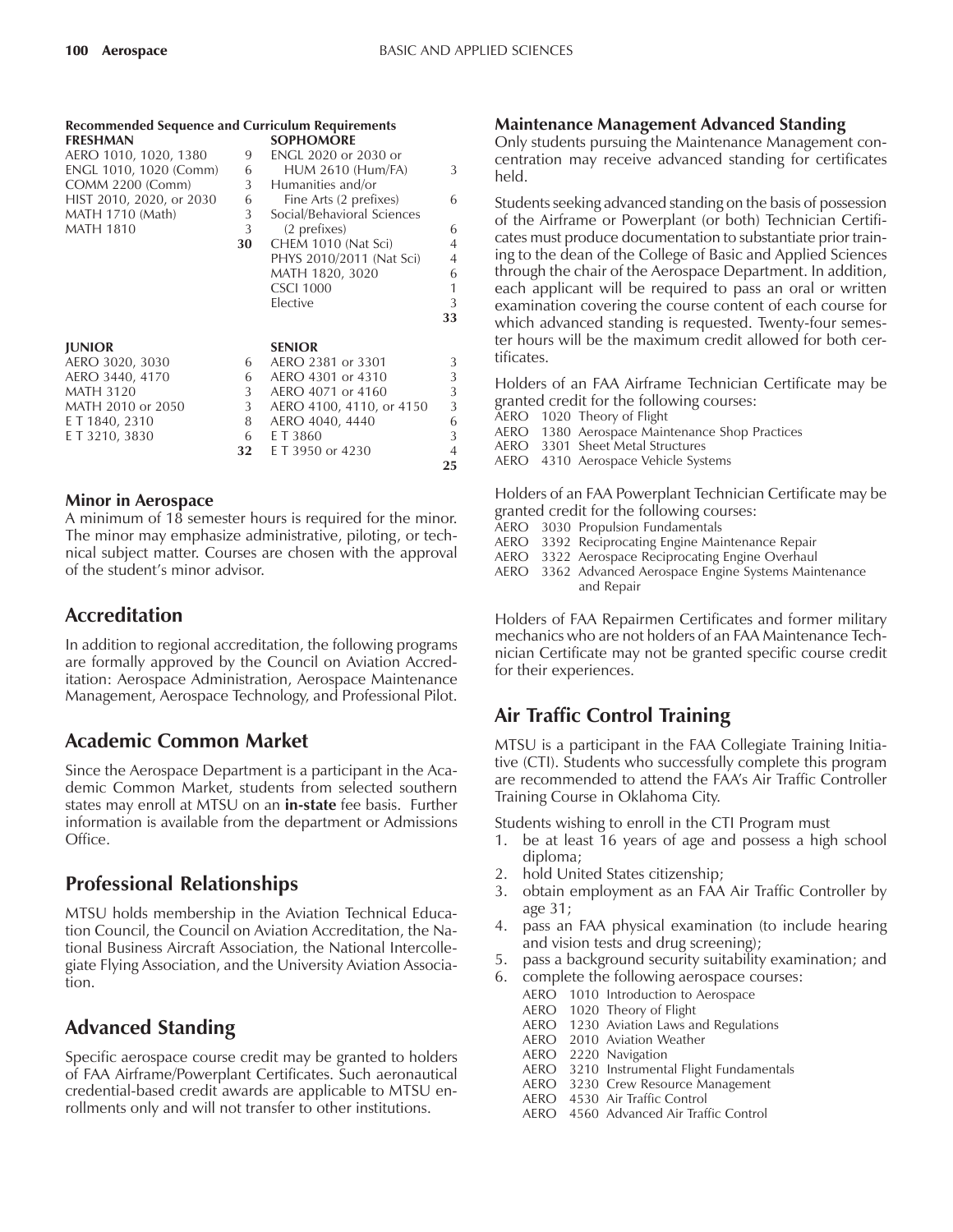*NOTE: Additional requirements and disqualifying conditions pertain to enrollment in this program. For further information, contact the Aerospace Department at (615) 898-2788.*

## **Aircraft Maintenance Training**

The Aerospace Department offers maintenance training which will qualify students for the FAA's Airframe and Powerplant Mechanics Certificate. The following courses are required for this qualification.

- AERO 1020 Theory of Flight
- AERO 1340 Introduction to Aerospace Maintenance
- AERO 1380 Aerospace Maintenance Shop Practices
- AERO 2331 Airframe Inspection
- AERO 2342 Powerplant Inspection
- AERO 2371 Aircraft Welding
- AERO 2381 Non-Metallic Structures: Dope, Fabric, and Finishing
- AERO 3030 Propulsion Fundamentals
- AERO 3392 Reciprocating Engine Maintenance Repair
- AERO 3301 Sheet Metal Structures
- AERO 4311 Aerospace Accessory Systems Maintenance and Repair
- AERO 3322 Aerospace Reciprocating Engine Overhaul
- AERO 4332 Reciprocating Engine Troubleshooting
- AERO 3371 Aircraft Finishing and Non-Destructive Inspection
- AERO 3020 Aerospace Materials
- AERO 4310 Aerospace Vehicle Systems
- AERO 3362 Advanced Aerospace Engine Systems Maintenance and Repair
- AERO 4371 Advanced Aerospace Vehicle Systems Overhaul
- AERO 4381 Advanced Aerospace Accessory Systems Maintenance and Repair
- AERO 4392 Aerospace Turbine Engine Maintenance and Overhaul
- AERO 4301 Advanced Aerospace Vehicle Structural Repair AERO 4312 Turbine Engine Systems
- AERO 4342 Turbine Engine Inspection and Troubleshooting
- 
- ET 3610 Introduction to Electricity and Electronics<br>ETIS 1310 Basic Technical Drawing and Sketching 1310 Basic Technical Drawing and Sketching
- MATH 1710 College Algebra
- OR
- MATH 1730 Algebra and Trigonometry
- PHYS 2010 Non-Calculus-Based Physics I
- PHYS 2011 Physics Problems Laboratory I

# **Flight Training**

The Aerospace Department offers flight training to MTSU students pursuing the Professional Pilot concentration. All training will be conducted in University-owned and maintained aircraft by a select group of flight instructors screened and trained for their positions by MTSU. All flights will be conducted from the Murfreesboro Municipal Airport. Flight fees will be paid directly to MTSU, and students must maintain a positive balance in their training accounts at all times. Financial aid support materials may be obtained from the faculty coordinator in the Aerospace Department.

*NOTE: Students interested in military flying careers should contact their local Armed Forces recruiting officer or MTSU's Reserve Officer Training Corps (ROTC) program representatives. Air Force ROTC program information can be obtained by calling (615) 963-5931. For information regarding the Army ROTC Program, call (615) 898-2470. Please see page 95.*

### **Student Organizations**

Recognized student organizations in aerospace are Alpha Eta Rho, international aviation fraternity (co-ed); Flying Raiders, intercollegiate competitive flight team; AERO Maintenance Club of MTSU, aircraft maintenance organization; Future Airport Executives (FAE), student chapter of the American Association of Airport Executives; and Women in Aviation, student chapter of Women in Aviation International.

## **Courses in Aerospace [AERO]**

- **1010 Introduction to Aerospace.** Three credits. History of aerospace, opportunities in the field, fundamentals of flight, navigation, meteorology, and Federal Aviation Regulations. Open to all students desiring a general and practical knowledge of aviation.
- **1020 Theory of Flight.** Three credits. Basic aerodynamics with emphasis on lift, weight, thrust, and drag forces acting upon an airplane in flight. Five-hour flight demonstration required at student expense. Fee required.
- **1230 Aviation Laws and Regulations.** Three credits. Those portions of Titles 14 and 49 of the U.S. Code of Federal Regulations concerning airman certification and aircraft operations.
- **1340 Introduction to Aerospace Maintenance.** Three credits. Organization and operation of aircraft maintenance activities. Federal regulations and aviation maintenance law. Maintenance management function in practical settings.
- **1380 Aerospace Maintenance Shop Practices.** Three credits. Use of common tools, measuring devices, and special aircraft tools. Shop layout for aircraft maintenance management.
- **2010 Aviation Weather.** Three credits. Atmosphere, measurement of meteorological elements, and effects of these on air operations.
- **2140 Civil Aviation.** Three credits. Historical development and present status of air transportation facilities; state and federal regulations; legal characteristics of aerospace industry; problems and services of commercial air transportation.
- **2201 Private Pilot Flight Laboratory.** One credit. Prerequisite: Simultaneous completion of AERO 2230. Flight instruction leading to the FAA Private Pilot Certificate. The certificate must be completed during this course. Fee required.
- **2220 Navigation.** Three credits. The principles of pilotage, dead reckoning, and radio/electronic methods of navigation as applied to cross-country flight planning.
- **2230 Private Pilot Fundamentals.** Three credits. Aeronautical subject matter pertaining to the Private Pilot Certificate.
- **2331 Airframe Inspection.** Three credits. Requirements, techniques, and procedures.
- **2342 Powerplant Inspection.** Three credits. Requirements, techniques, and procedures.
- **2371 Aircraft Welding.** Three credits. Various types of aircraft welding techniques and procedures.
- **2381 Non-Metallic Structures: Dope, Fabric, and Finishing.** Three credits. Aircraft fabric covering and finishing.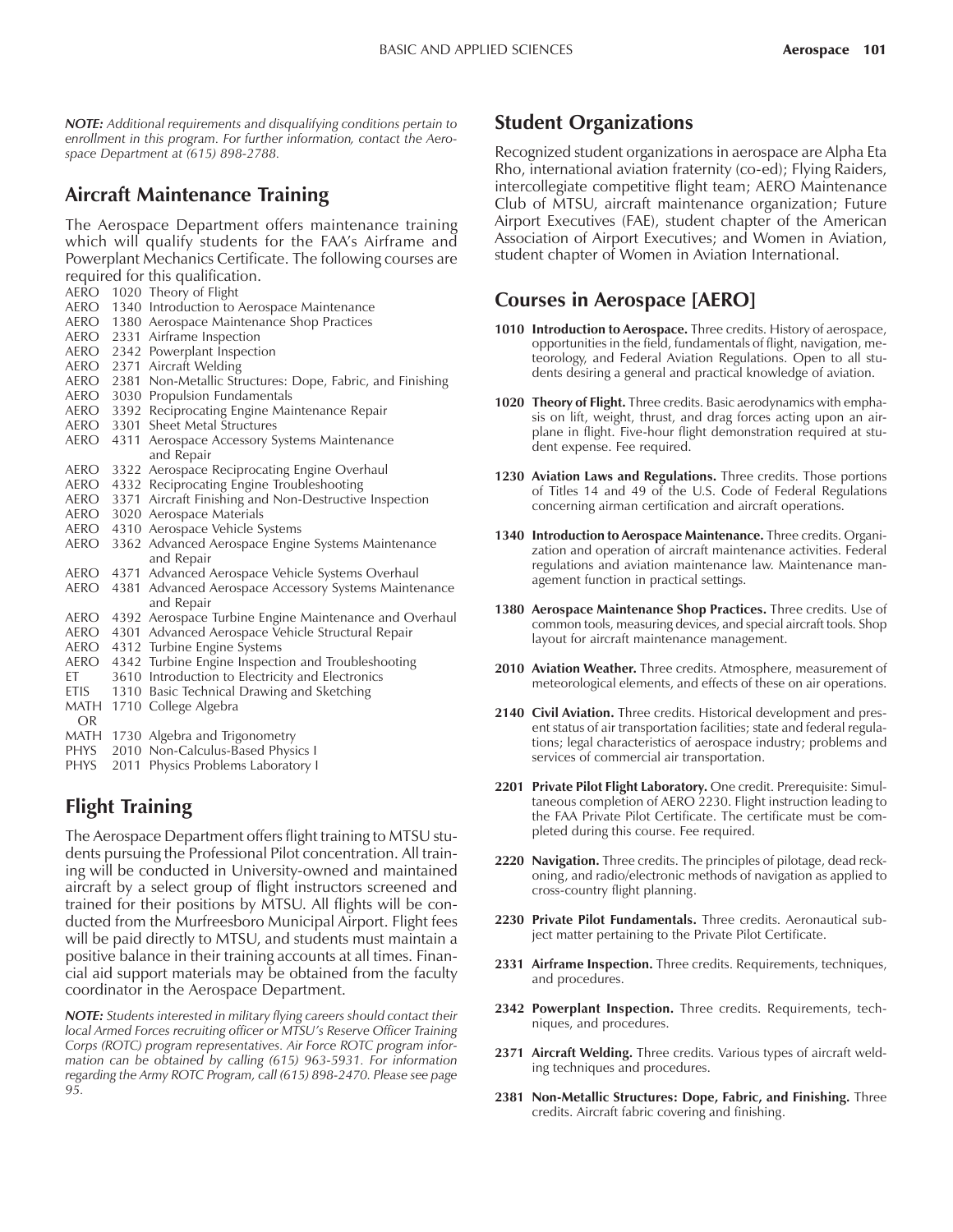- **2930 Cooperative Education.** Three credits. Provides students with opportunities for on-the-job experiences related to academic major. Consult department. Pass/Fail.
- **2940 Cooperative Education.** Three credits. Provides students with opportunities for on-the-job experiences related to academic major. Consult department. Pass/Fail.
- **3020 Aerospace Materials.** Three credits. Explores materials used in aerospace applications throughout their development from the standpoint of their properties, economic impact, and future possibilities. The need for new materials to fill current requirements included.
- **3030 Propulsion Fundamentals.** Three credits. Principles of operations, major components, and important features of typical propulsion systems used in aircraft and missiles, from reciprocating to reaction.
- **3050 Women in Aviation.** Three credits. Explores the many roles of women in this nontraditional field. Research on the history of women in aviation and their political and social impact on aviation, industry, and the country.
- **3080 Aviation Weather II.** Three credits. Prerequisite: AERO 2010. Advanced weather concepts, forecasting, and applications to flight dispatch problems. Preparation for NWS observers license.
- **3100 Aerospace in Our Lives.** Three credits. Open course for nonmajors which allows exploration of the aerospace world in which we live. Credit not applicable to Aerospace major.
- **3170 Flight Safety.** Three credits. Prerequisite: AERO 1020. Safety rules and regulations and aircraft accident investigation.
- **3202 Cross-Country Flight Lab.** One credit. Prerequisite: Private Pilot Certificate. Flight instruction leading to the FAA Instrument Rating-Airplane, single engine land. Students should consult with the chief instructor pilot for a scheduled flight slot. Fee required.
- **3203 Instrument Rating Flight Lab.** One credit. Prerequisites: Private Pilot Certificate, AERO 3202 or equivalent, and completion of AERO 3210 or simultaneous study. Flight instruction leading to the FAA Instrument Rating-Airplane, single engine land. The instrument rating must be completed during this course. The student should consult with the chief instructor pilot for a scheduled flight slot. Fee required.
- **3204 Commercial Flight Laboratory.** One credit. Prerequisites: Private Pilot Certificate, Instrument Rating-Airplane, single engine land, AERO 2010, 2220, 3030 or equivalent for each, and completion of AERO 3215 or simultaneous study. Flight instruction leading to the Commercial Pilot Certificate-Airplane, single engine land. The commercial certificate must be completed during this course. Students should consult with the chief instructor pilot for a scheduled flight slot. Fee required.
- **3205 Conventional Landing Gear Airplane Laboratory.** One credit. Prerequisite: Private Pilot Certificate. Flight and ground instruction leading to conventional landing gear operation endorsement. Course includes flight and ground instruction. Fee required.
- **3206 Advanced Conventional Landing Gear Flight Laboratory.** One credit. Prerequisite: AERO 3205. Flight and ground instruction in a high-performance conventional landing gear aircraft leading to a log book endorsement in this type of aircraft. Fees required. NOTE: This is not an FAA Part 141 course.
- **3210 Instrument Flight Fundamentals.** Three credits. Prerequisite: Private Pilot Certificate. Flight instruction and academics required for the instrument airplane rating.
- **3215 Commercial Flight Fundamentals.** Three credits. Prerequisite: Private Pilot Certificate. Flight instruction and academics required for the Commercial Pilot Certificate.
- **3222 High-Altitude Aircraft Operations Laboratory.** One credit. Prerequisite: AERO 3240. Simulator and ground instruction in an aircraft simulator leading to a high-altitude log book endorsement. Fees required: NOTE: This is not an FAA-approved Part 141 course.
- **3223 High-Performance Aircraft Flight Laboratory.** One credit. Prerequisite: AERO 3204. Flight and ground instruction in a highperformance aircraft leading to a log book endorsement in this type of aircraft. Fees required. NOTE: This is not an FAA-approved Part 141 course.
- **3225 High-Altitude Aircraft Operations.** One credit. Prerequisite: Department head or chief pilot approval. A specialized flightrelated course for certifying pilots for the ground portion of highaltitude flight in accordance with Federal Aviation Administration regulations.
- **3230 Crew Resource Management.** Three credits. Augments the student's ability to understand the emotional and logical gaps in communication in the present-day aviation crew environment by developing a better understanding of the student's relational style and personality traits in himself/herself and others. Personality profile is optional and confidential.
- **3240 Advanced Flight Operations.** Three credits. Prerequisites: Commercial Pilot Certificate, Instrument Rating-Airplane, Multiengine Rating-Airplane, MTSU Aerospace student. Two-hour blocks of instruction in classroom and flight simulator for students who desire first officer preparation and turbine engine transition. First officer candidates for the MTSU owned or operated passengertransporting aircraft will be required to complete this course. Fee required.
- **3241 Air Charter Flight Laboratory.** One credit. Prerequisites: AERO 3202, 3203, 3204, 3223, 3240, and 3260; consent of instructor. Air charter operation. Students will be utilized as co-pilots during transportation of university personnel. NOTE: This is not an FAA-approved Part 141 course.
- **3250 Flight Simulator.** Three credits. Instruction in the use of the flight simulator and development of proficiency to fly under instrument conditions.
- **3260 Multiengine Rating.** Three credits. Prerequisite: Commercial Pilot/Instrument Rating. Flight and ground instruction pertaining to the multiengine rating. Students should consult chief flight instructor for a scheduled flight slot. The multiengine rating must be completed during the course. Fee required.
- **3261 Multiengine Rating Flight Lab.** One credit. Prerequisites: Single Engine Commercial Pilot Certificate with Instrument Rating. Corequisite: AERO 3260. Covers all topics of the Multiengine Practical Test Standards. Flight and ground instruction leading to the FAA Multiengine add-on rating. Multiengine rating required for course completion. Fee required.
- **3301 Sheet Metal Structures.** Three credits. Provides practical experience in the repair of sheet metal structures, including major repairs and alterations.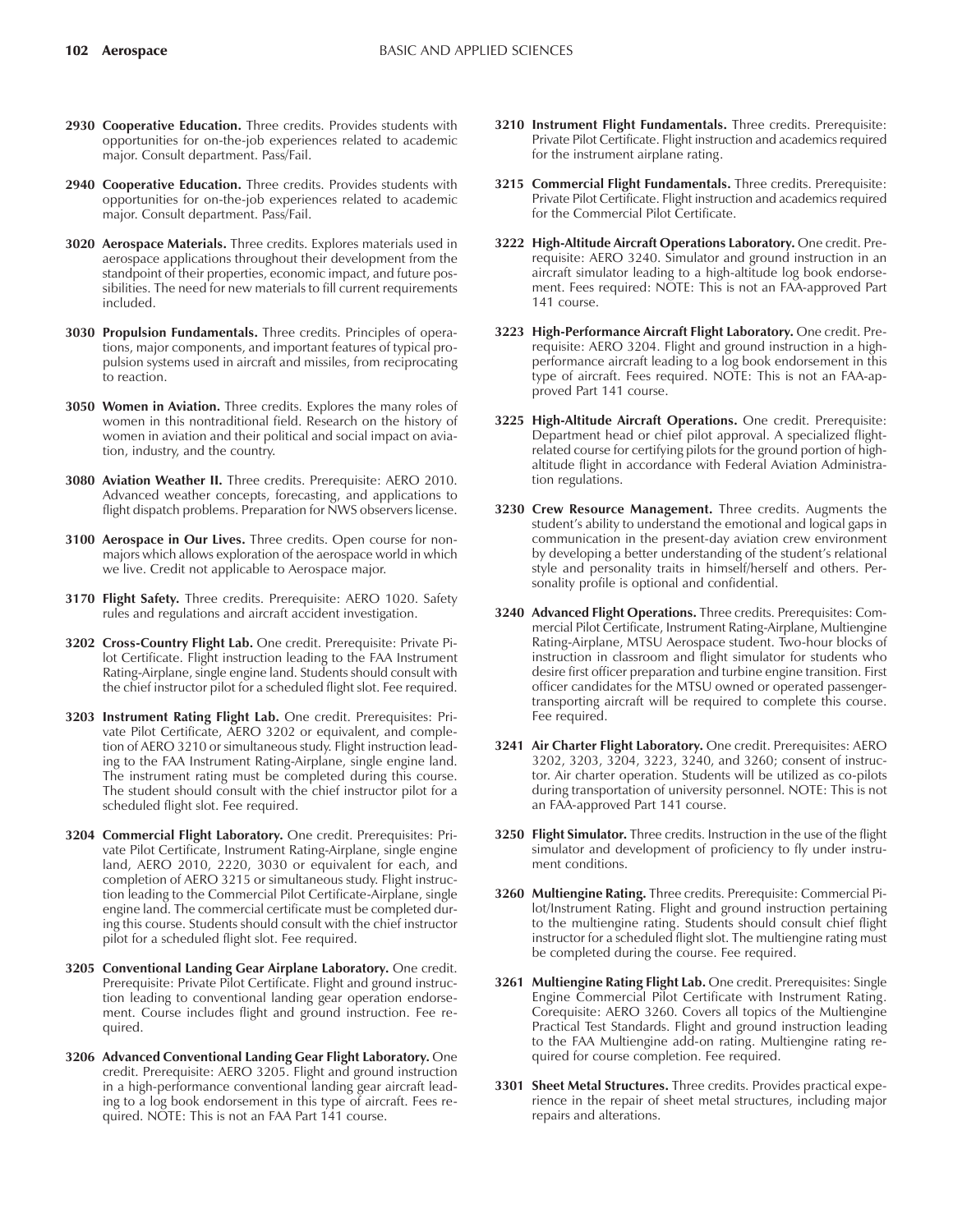- **3322 Aerospace Reciprocating Engine Overhaul.** Three credits. Completion of a major overhaul on an aircraft engine, including procedures and acceptable techniques used in engine disassembly, inspection, repair, reassembly, and operational testing.
- **3362 Advanced Aerospace Engine Systems Maintenance and Repair.** Three credits. The operation of powerplant component systems; induction, exhaust, instrumentation, engine electrical, and propeller systems.
- **3371 Aircraft Finishing and Non-Destructive Inspection.** Three credits. Fundamentals of non-destructive inspection techniques including dye penetrant, magnetic particle, eddy current, and ultrasonic inspection.
- **3392 Reciprocating Engine Maintenance Repair.** Three credits. Reciprocating engines including theory, construction, fuel metering, ignition, and operational maintenance procedures. Inspection and repair processes are applied to operating engine systems.
- **3440 Fundamentals of Aerodynamics.** Three credits. Prerequisites: PHYS 2010 and MATH 1730 or equivalent. Aerodynamics of powered flight. Includes theories of lift and drag and fundamentals of stability and control.
- **3970 Cooperative Education.** Three credits. Provides students with opportunities for on-the-job experiences related to academic major. Consult department. Pass/Fail.
- **3980 Cooperative Education.** Three credits. Provides students with opportunities for on-the-job experiences related to academic major. Consult department. Pass/Fail.
- **4040 Aerospace Seminar.** Three credits. Prerequisite: Senior status or final semester of aerospace program. A capstone course involving analysis, synthesis, and integration of relevant academic experiences. Required of all aerospace students prior to graduation.
- **4050 Aerospace Internship I.** Three credits. Prerequisites: Junior standing and consent of department chair. Student is employed by an acceptable airline, airport director, or aerospace industry for 300 hours of field work. Pass/Fail.
- **4060 Aerospace Internship II.** Three credits. Prerequisites: Junior standing and consent of department chair. A continuation of the internship program with a different employer and place of work or a significant job category change. Pass/Fail.
- **4071 Problems in Aerospace.** One to three credits. Individual directed study in the field of aerospace.
- **4075 Selected Readings in Aerospace.** Three credits. Guided readings in aviation or space; alternates each semester. Topics range from historical events to possible future developments. Discussion, presentations, and critical analysis of material.
- **4100 Airline Management.** Three credits. Airline operation and implementation of sound management practice.
- **4110 Airport Management.** Three credits. Airport operations and development of airport master plan.
- **4130 Aerospace Physiology.** Three credits. Instruction, readings, and structured experiences to insure familiarity with the various physiological and health-related factors affecting a flyer's safety and performance.
- **4150 Fixed Base Operations Management.** Three credits. The FBO operator and the essential role played in general aviation.
- **4160 Aviation Law.** Three credits. Legal responsibility in the aviation industry.
- **4170 Airport Planning and Design.** Three credits. Methods utilized; the relationship of the airport and the community.
- **4201 Flight Instructor Airplane Lab.** One credit. Prerequisites: Current FAA Commercial Pilot Certificate, AERO 3220, and consent of the instructor. Flight and ground instruction leading to the FAA Flight Instructor - Airplane Certificate. Covers all topics of the Flight Instructor - Airplane Practical Test Standards. Flight fees required. NOTE: This is not an FAA Part 141 course.
- **4202 Flight Instructor Instrument Lab.** One credit. Prerequisites: Current FAA Commercial Pilot Certificate with an instrument rating, AERO 3210, and consent of the instructor. Flight and ground instruction leading to the FAA Flight Instructor - Instrument Certificate. Covers all topics of the Flight Instructor - Instrument Practical Test Standards. Flight fees required. NOTE: This is not an FAA Part 141 course.
- **4203 Flight Instructor Multiengine Lab.** One credit. Prerequisites: Current FAA Commercial Pilot Certificate with an Instrument rating, AERO 3260, and consent of the instructor. Flight and ground instruction leading to the FAA Flight Instructor - Multiengine Certificate. Covers all topics of the Flight Instructor - Multiengine Practical Test Standards. Flight fees required. NOTE: This is not an FAA Part 141 course.
- **4210 Flight Instructor Fundamentals.** Three credits. Prerequisites: Commercial Pilot Certificate, Instrument Rating-Airplane. Ground instruction leading to the Certificated Flight Instructor - Airplane, Single Engine Land. At least one FAA Ground Instructor Certificate must be completed during the course. Fee required for ground instructor exams. Students should consult with the chief flight instructor for a scheduled flight slot. Fee required.
- **4220 Flight Instruction VI.** Three credits. Prerequisite: Certified Flight Instructor Certificate. Ground and flight instruction leading to the instrument and multiengine instructor ratings. Flight training for this course is to be taken at the MTSU Flight School. The ratings must be completed during the course. Students should consult with the chief flight instructor for a scheduled flight slot. Fee required.
- **4230 Advanced Air Navigation.** Three credits. Advanced navigation equipment and operation procedures, GPS, and LORAN.
- **4240 Aircraft Systems Management.** Three credits. Instruction and requirements pertaining to the activities of a flight engineer.
- **4301 Advanced Aerospace Vehicle Structural Repair.** Three credits. Nontypical structures including bonded and plastic structures. Includes planning and organizing of major structural repair projects and rebuilding of severely damaged aircraft.
- **4310 Aerospace Vehicle Systems.** Three credits. Design, use, and function of typical hydraulic, mechanical, and electrical systems used on transport category aircraft. Designed for potential pilots, flight engineers, and managers.
- **4311 Aerospace Accessory Systems Maintenance and Repair.** Three credits. A laboratory course providing experience in the maintenance, inspection, and repair of aircraft system components.